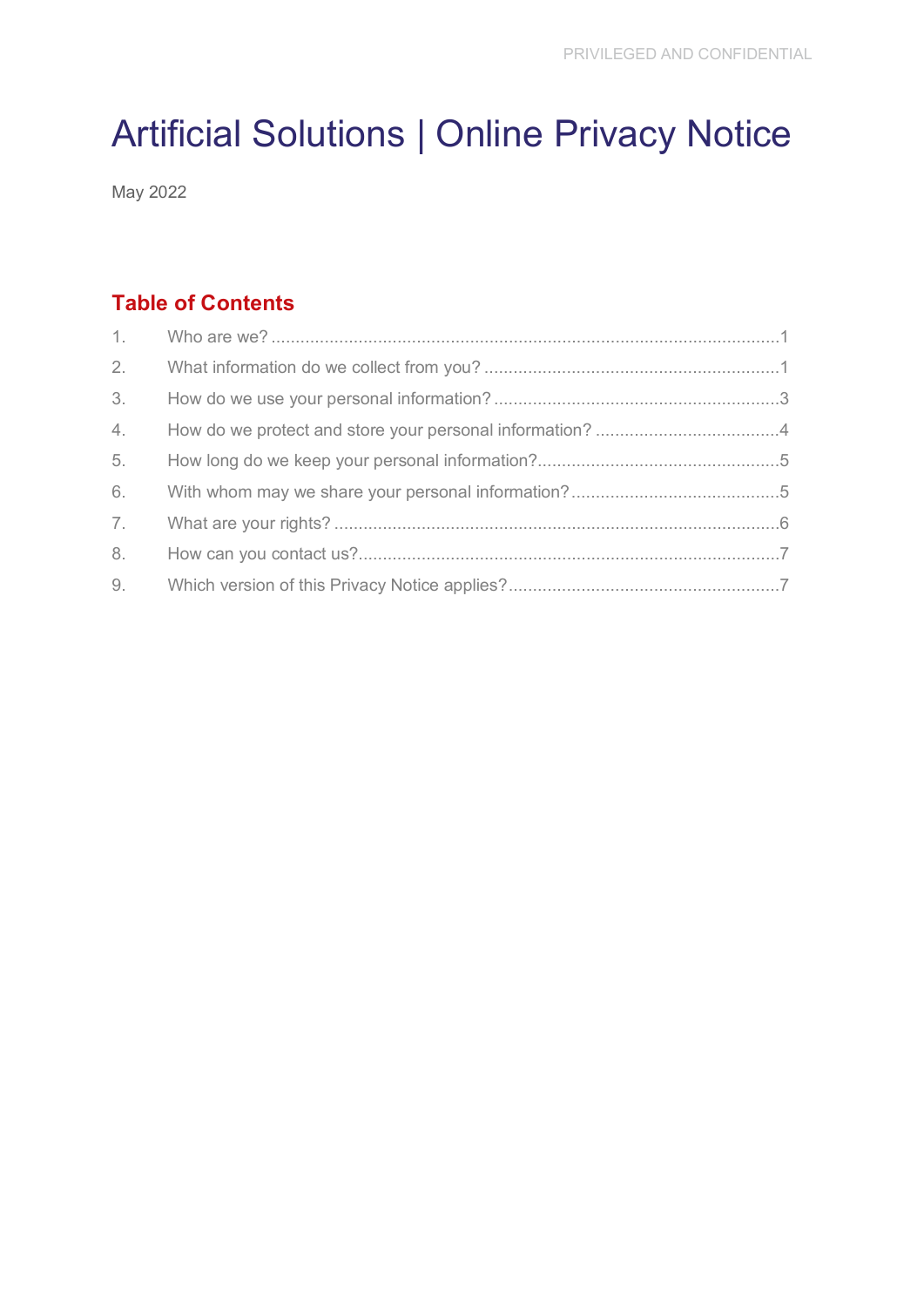Artificial Solutions is committed to protecting your privacy and ensuring the highest level of security for your personal information. This Privacy Notice explains the types of personal information we collect, how we use that information, who we share it with, how we protect that information and your legal rights. This Privacy Notice ("**Notice**") applies to Artificial Solutions and its programmes, its subdomains, and any services and features related to these programmes and subdomains (the "**Services**").

Please read the following carefully to understand our views and practices regarding your personal information.

# <span id="page-1-0"></span>1. Who are we?

For the purposes of applicable data protection laws, the Data Controller is Artificial Solutions International AB, with registered office at Stureplan 15, 2nd floor, 111 45 Stockholm, Sweden, with organization number 556840-2076.

This Privacy Notice covers all personal information processed by Artificial Solutions which means information that (either in isolation or in combination with other information) enables you to be identified directly or indirectly. The process complies with the principles and rights contained in the General Data Protection Regulation 2016/679

# <span id="page-1-1"></span>2. What information do we collect from you?

We may collect information about you from the following sources:

### 2.1 Information we receive from you

We may collect personal information, such as your name, postal address, e-mail address, job title, telephone number, and all other personal information that may be provided by you. This personal information is provided to us when you:

- register on [www.artificial-solutions.com](http://www.artificial-solutions.com/) and www.teneo.ai or any other company websites ("**our Websites**") to access our resources (such as white papers, case studies and webinars);
- **use any of our Services or Products**
- sign an Agreement with us to access to our Services;
- create an account to use any of our Products;
- create an account in our websites to use a functionality we make available;
- contact us.

### 2.2 Personal Data we collect from other sources

We may also collect information about you from other sources including third parties and from publicly available information. We may combine this information with Personal Data provided by you. This helps us update, expand, and analyze our records, identify new customers, and create more tailored advertising to provide services that may be of interest to you. The Personal Data we may collect from other sources includes identifiers, professional or employment-related information, education information, commercial information, visual information, internet activity information, and inferences about preferences and behaviors. In particular, we collect such Personal Data from the following sources:

- Third party providers of business contact information, including mailing addresses, job titles, email addresses, phone numbers, intent data (or user behavior data), IP addresses,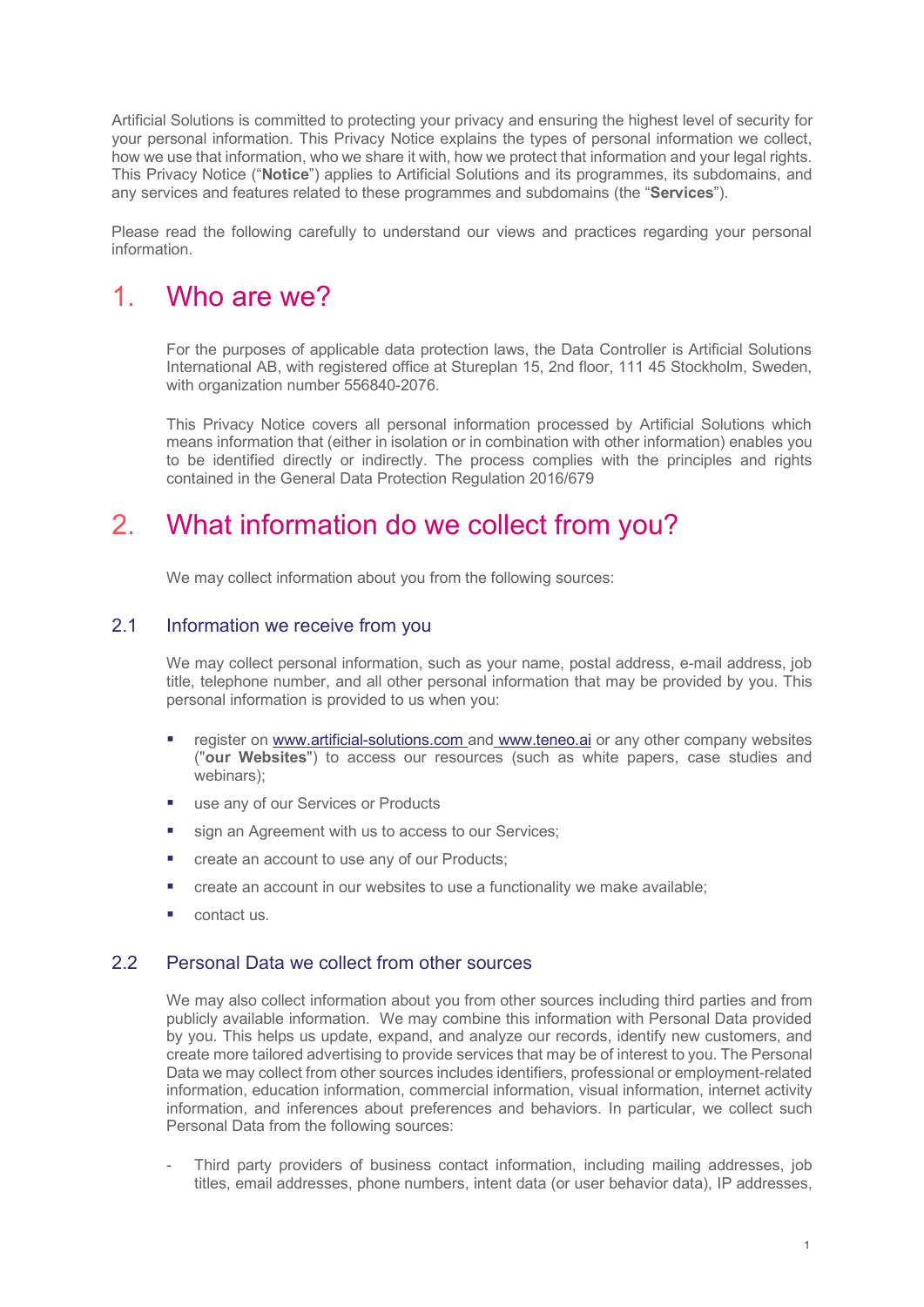social media profiles, LinkedIn URLs and custom profiles, for purposes of targeted advertising, delivering relevant email content, event promotion and profiling, determining eligibility and verifying contact information;

- Another individual at your organization who may provide us with your personal information, which may include Personal Data and special categories of Personal Data, to the extent you consent to providing it and sharing it, for the purposes of obtaining services and assessing our goals related to encouraging diversity within our vendors; and
- Platforms such as GitHub to manage code check-ins and pull requests. If you participate in an open source or community development project, we may associate your code repository username with your community account so we can inform you of program changes that are important to your participation or relate to additional security requirements.

### 2.3 Information we collect about you

When you visit our websites or use a functionality we make available, we may use cookies and other technologies to automatically collect the following information:

- Technical information, including your IP address, your login information, browser type and version, device identifier, location and time zone setting, browser plug-in types and versions, operating system and platform, page response times, and download errors;
- **Information about your visit and products you viewed or searched for;**
- **Device data, for example the type and model of the device you are using, its operating** system and version, its unique identifier, crash data (if applicable), and what settings you've enabled. Your device and software settings affect what information your device makes available to us;
- **Log data, which is automatically recorded by our servers based on data sent by your app** or browser. This typically includes the date and time you visited, the browser or app version you used (and its settings), the URLs you came from and go to, your IP address and protocol, and how you used the functionality we make available;
- Cookie data, which comes from "cookies" (small data files stored on your computer or mobile device) and similar technologies. Cookie data helps us recognize you, remember your preferences, and learn more about you; some, but not all, cookie data is associated with the functionality we make available. You can configure your browser to reject cookies, but doing so will prevent you from logging into our website. To learn more about our use of cookies, web beacons, and similar technologies, click here to read our https://www.artificialsolutions.com/cookie-policy;
- **EXECT** Length of visits to certain pages, page interaction information (such as scrolling, clicks, and mouseovers) and methods used to browse away from the page; and
- Information from third parties and public sources. When you use some of the functionality, we make available, we may retrieve information from third parties and partners to provide us with information such as location information, nearby places and restaurants, weather data.
- **When using Artificial Solutions online education and training applications the following data** is stored so we can provide you with an acceptable learning experience:
	- $\circ$  Logs (within a third-party application call Moodle) contain detailed information about user activity within each course, including the date and time of when course-specific information was viewed and/or updated, the address of the machine from which the access was made, the browser identification information and information about the referring web page. These logs are used to create summary statistics which may be made internally available. Summary statistics do not include personal data.
	- o The Moodle system contains information about contributions to courses, including contributions to chat rooms and discussion forums, ownership of resources,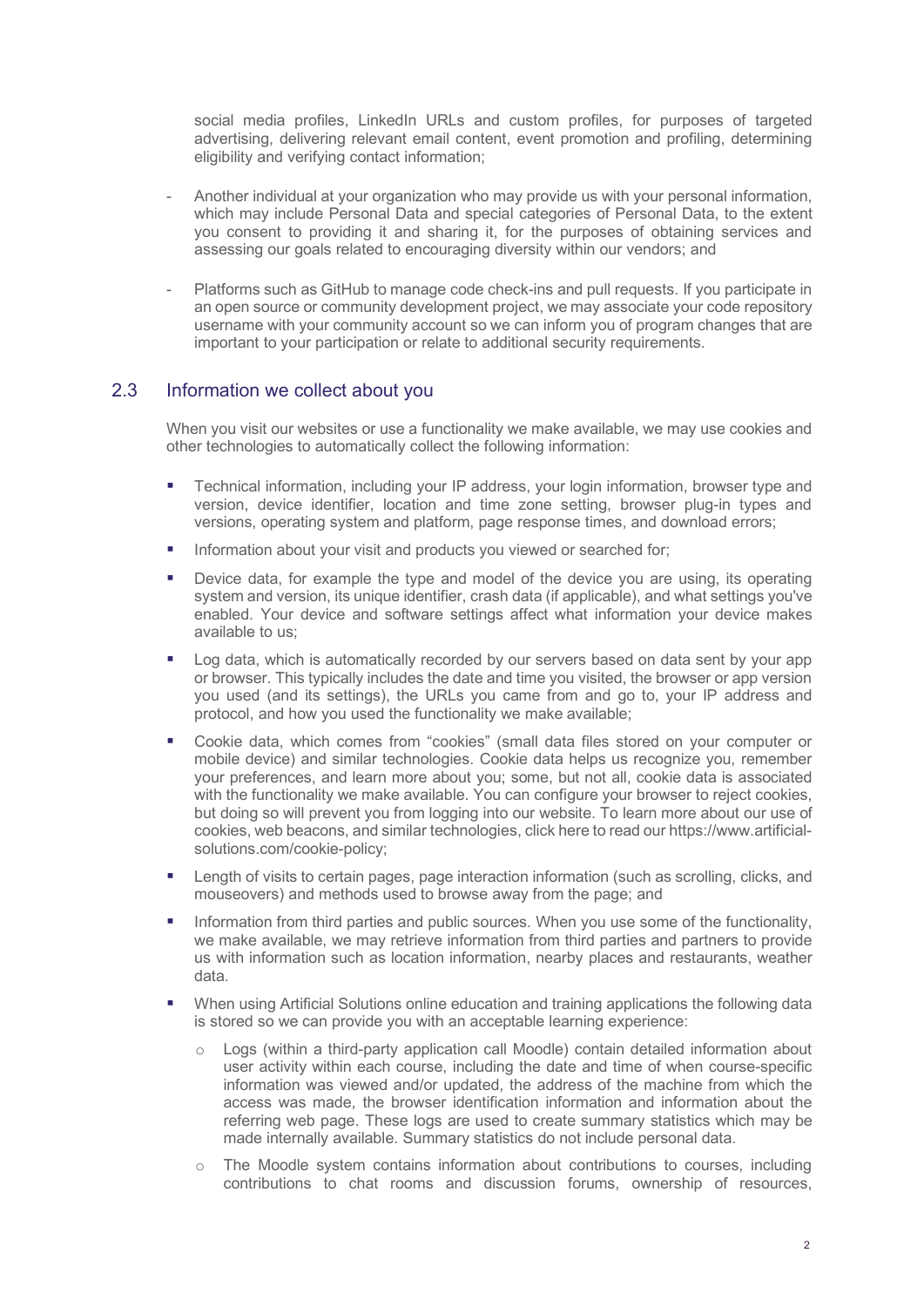assignment/file submissions, text matching scores and evidence of participation in other Moodle-based activities.

- o Information and data related to users, including grades, feedback comments, scores, completion data, access rights and group membership is also recorded.
- o Additional personal data may be held within individual courses, either within documents/resources uploaded to the course, or within activities within the course. Other than contributions to chat rooms and discussion forums which are submitted by individuals in a personal capacity, course maintainers are responsible for the information held about you that may be uploaded onto such courses.

## <span id="page-3-0"></span>3. How do we use your personal information?

| We process the following<br>information:                                                                                                                                    | For the following purposes:                                                                                                                                                                                                                                                                                                                                                                                                                                                                                                | <b>Based on the following</b><br>justification:                                                                                                                                                                                                                                                                                                                                                                                  |
|-----------------------------------------------------------------------------------------------------------------------------------------------------------------------------|----------------------------------------------------------------------------------------------------------------------------------------------------------------------------------------------------------------------------------------------------------------------------------------------------------------------------------------------------------------------------------------------------------------------------------------------------------------------------------------------------------------------------|----------------------------------------------------------------------------------------------------------------------------------------------------------------------------------------------------------------------------------------------------------------------------------------------------------------------------------------------------------------------------------------------------------------------------------|
| Name, address, email address,<br>password, company, job title,<br>date of birth, country, phone<br>number, industry                                                         | To verify your identity.<br>To set up and manage your<br>account.<br>To protect the security and<br>integrity of our websites and<br>functionality we make<br>available.<br>To improve your experience on<br>our websites and functionality<br>we make available.<br>To contact you when<br>necessary or appropriate.<br>To ensure that we do not<br>contact you if you have asked<br>us not to. We keep records of<br>your preferences to do this.                                                                        | We may use your information<br>in these ways as this is<br>necessary for us to perform our<br>contractual obligations towards<br>you. We also have a legitimate<br>interest in processing your<br>information to maintain our<br>relationship with you.<br>We have a legitimate interest<br>in processing this information<br>to ensure that we do not send<br>you marketing communications<br>if you do not want to receive it. |
| Personal information you<br>disclose in emails sent by you<br>to Artificial Solutions and in<br>chat conversations between<br>you and a functionality we<br>make available. | To respond to your comments<br>and questions.                                                                                                                                                                                                                                                                                                                                                                                                                                                                              | We may process this<br>information because it is<br>necessary for us to perform our<br>contractual obligations towards<br>you and respond to your<br>enquiries.                                                                                                                                                                                                                                                                  |
| Within our online training and<br>education applications built<br>with a learning management<br>system (LMS) called Moodle                                                  | Provide account access and be<br>identifiable within the LMS.<br>Provide access to papers/sites<br>within the LMS.<br>Provide the ability to upload,<br>delete<br>amend<br>and<br>certain<br>information within the LMS.<br>Provide access to information,<br>activities<br>resources<br>and<br>uploaded to the LMS.<br>Control access to different parts<br>of the LMS.<br>Help support LMS users.<br>For system administration and<br>bug tracking.<br>Report on course, resource and<br>activity<br>access,<br>activity | To<br>meet<br>the<br>ensure<br>we<br>objectives of the personnel<br>signing up for such courses and<br>that an acceptable learning<br>experience is delivered.                                                                                                                                                                                                                                                                   |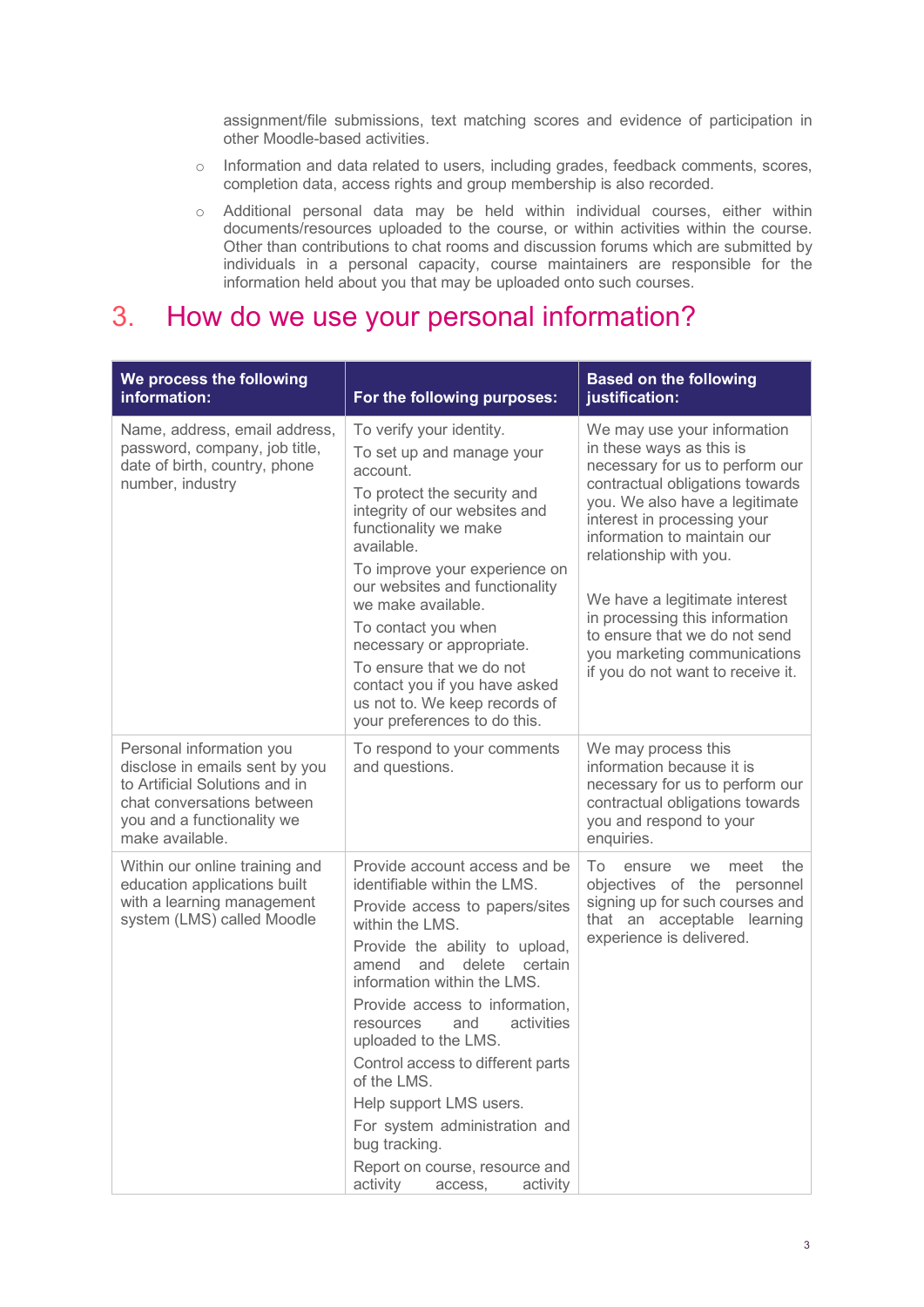|                                            | completion, course completion<br>and course data (such as<br>grades, scores, submissions<br>and content uploaded).<br>For producing usage statistics<br>for management and planning<br>purposes.                                                                                                                                      |                                                                                             |
|--------------------------------------------|---------------------------------------------------------------------------------------------------------------------------------------------------------------------------------------------------------------------------------------------------------------------------------------------------------------------------------------|---------------------------------------------------------------------------------------------|
| Anonymized or<br>pseudonymized information | To improve the software<br>products developed by Artificial<br>Solutions e.g. to train machine<br>learning algorithms, improve<br>product features or create new<br>products that are developed<br>and sold by Artificial Solutions.<br>However, log data is never<br>provided directly to clients of<br><b>Artificial Solutions.</b> | We have a legitimate interest<br>in processing this information<br>to improve our products. |

In addition to the above, we may process any of the information relating to you in order to comply with legal requirements that apply to us (such as tax and financial reporting requirements).

With your permission, we may send you carefully selected information about our products and services. You have the right to opt out receiving direct marketing at any time.

# <span id="page-4-0"></span>4. How do we protect and store your personal information?

We have implemented technical and organisational security measures to safeguard your personal information in our custody or control. Such measures include, for example, limiting access to personal information only to employees and authorized service providers who need to know such information for the purposes described in this Privacy Notice, as well as other administrative, technical and physical safeguards.

In using some of the functionalities we make available, you may come across links to websites and services operated by third parties. These third parties have their own privacy policies, which will apply to your activity if you click on the link or access their website or service. We do not accept any responsibility or liability for such external sites' privacy and security practices.

While we endeavour to protect our systems, sites, operations and information against unauthorized access, use, modification, and disclosure, due to the inherent nature of the Internet as an open global communications vehicle and other risk factors, we cannot guarantee that any information, during transmission or while stored on our systems, will be absolutely safe from intrusion.

Your data may be stored with third parties acting as Processors, for the purposes of the GDPR, whose security measures at least represent the same security standard as in Artificial Solution. If you want to know more about their security measures when they process your information on our behalf, please contact us at the details set out below.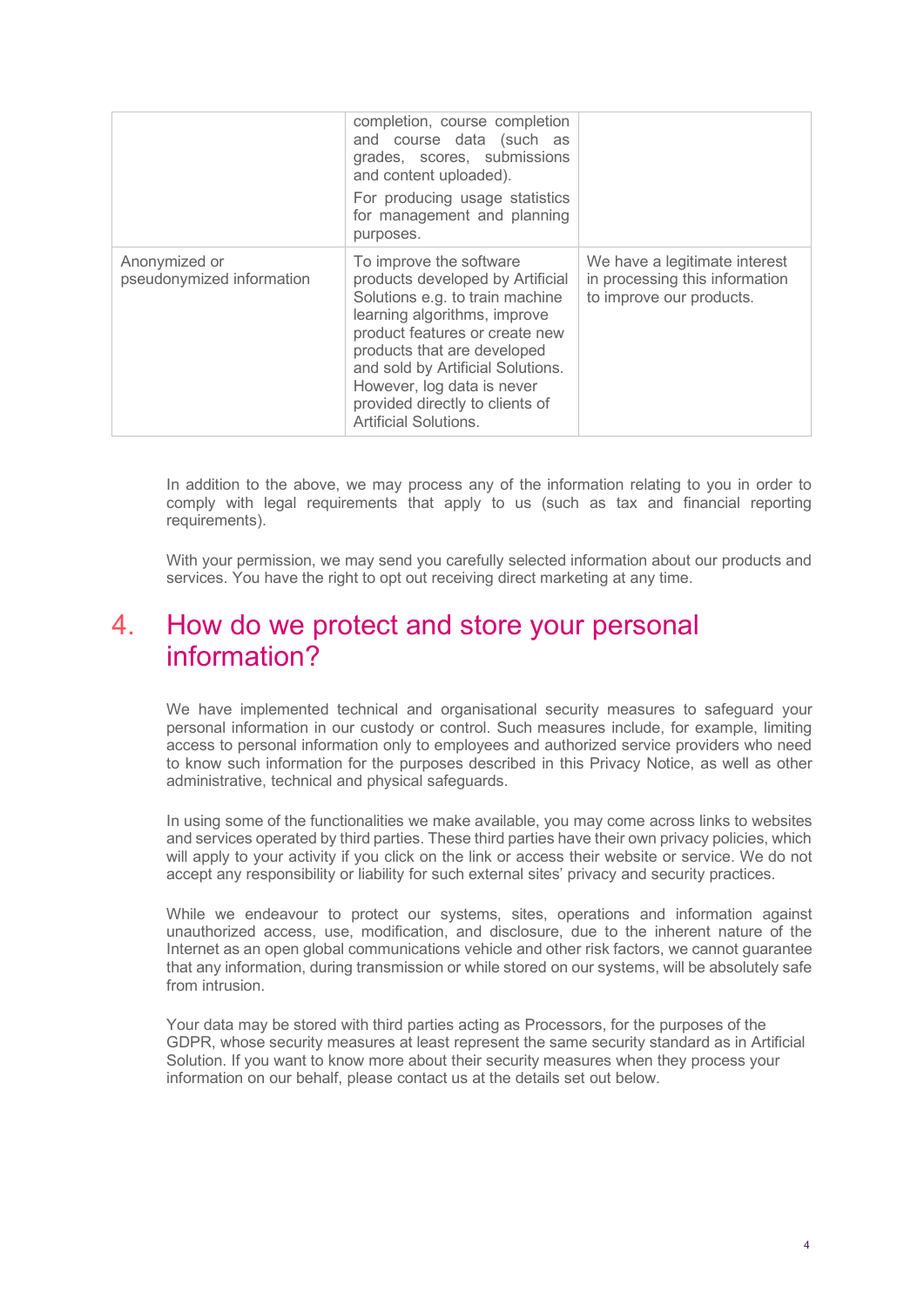# <span id="page-5-0"></span>5. How long do we keep your personal information?

We keep your information only so long as we need it to provide the Artificial Solutions services to you and fulfil the purposes described in this Notice. This is also the case for anyone that we share your information with and who carries out services on our behalf. When we no longer need to use your information and there is no need for us to keep it to comply with our legal or regulatory obligations, we will either remove it from our systems or anonymize all your personal data it so that it cannot be linked to you.

## <span id="page-5-1"></span>6. With whom may we share your personal information?

Your personal information is intended for Artificial Solutions but may be shared with third parties in certain circumstances:

**Artificial Solutions' group of companies:** We may share your personal information among our group of companies, including our subsidiaries, our head office and branches, in order to open your account with us, administer our services and products, provide you with customer support, understand your preferences, provide, maintain and improve functionality we make available, send you information about our products and services that may be of interest to you and conduct the other activities described in this Privacy Notice.

**Our service providers:** We use other companies, agents or contractors to perform services on our behalf or to assist us with the provision of Artificial Solutions' services and products to you. We may share personal information with the following categories of service provider:

- infrastructure and IT service providers, including for email archiving.
- external auditors and advisers.

While providing such services, these service providers may have access to your personal information. However, we will only provide our service providers with personal information which is necessary for them to perform their services, and we require them not to use your information for any other purpose. We will use our best efforts to ensure that all our service providers keep your personal information secure.

**Third parties required or permitted by law:** In certain circumstances, we may be required to disclose or share your personal information in order to comply with a legal or regulatory obligation (for example, we may be required to disclose personal information to the police, regulators, government agencies or to judicial or administrative authorities).

We may also disclose your personal information to third parties where disclosure is both legally permissible and necessary to protect or defend our rights, matters of national security, law enforcement, to enforce our contracts or protect your rights or those of the public.

**Third parties connected with business transfers:** We may transfer your personal information to third parties in connection with a reorganization, restructuring, merger, acquisition or transfer of assets, provided that the receiving party agrees to treat your personal information in a manner consistent with this Privacy Notice.

| We will not sell, trade or rent your personal information to third parties. |  |  |  |
|-----------------------------------------------------------------------------|--|--|--|
|                                                                             |  |  |  |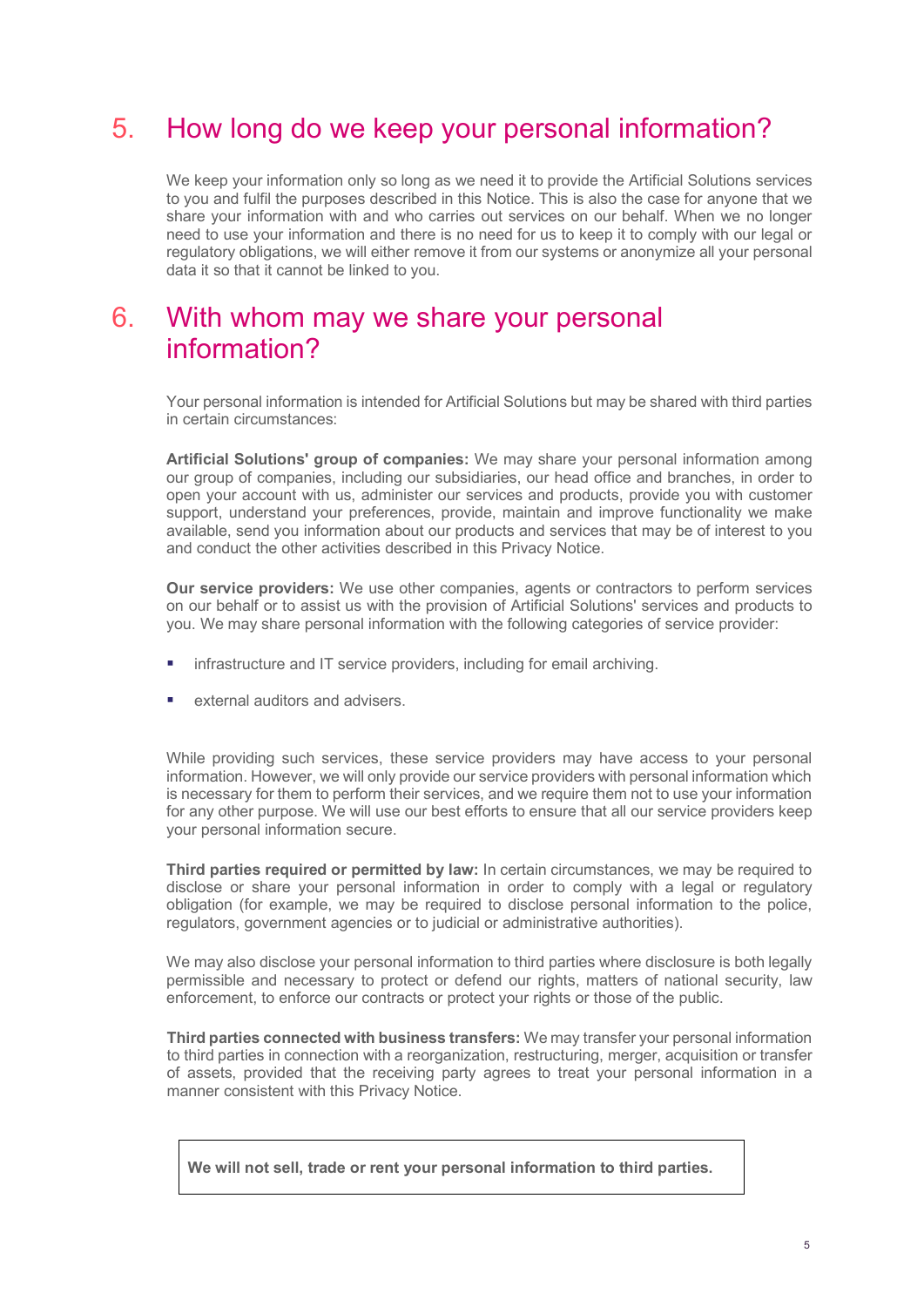If you are a resident in the European Union, be aware that your personal information may be transferred to and processed outside of the European Union, by ourselves, our affiliates and our service providers. We will take all steps that are reasonably necessary to ensure that your personal information is treated securely and in accordance with this Privacy Notice and the General Data Protection Regulation (EU) 2016/679 requirements for data transfers outside the European Union, by using tools such as Data Processing Addendums, Standard Contractual Clauses, Adequacy Decisions, International Treaties and your consent.

By continuing to use some functionality we make available, you understand that we may transfer and store your data outside your home country, including to and in the US, as described in this Notice. The privacy protections and the rights of authorities to access your personal information in some of these countries may not be the same as in your home country; the functionality we make available will only transfer personal data as permitted by law and will take steps intended to ensure appropriate protection of your personal information. If you have questions, please contact us at the details set out below.

# <span id="page-6-0"></span>7. What are your rights?

You have the following rights available to you:

- **Access the information we hold about you**. We'll usually share this with you within 30 days of you asking us for it. With some of the functionalities we make available you can also ask 'what do you know about me' to see an overview of your account.
- **Correction or deletion of the information we hold about you**. If your information is incomplete or inaccurate, or you would like us to delete your information, please contact us using the details set out below. Unless we need to retain such data to comply with a legal obligation or to establish, exercise or defend legal claims. Bear in mind we cannot warranty accuracy of your personal data unless you provide us with the correct information.
- **Restriction of our processing of your personal information**. You can do this where you believe such data to be inaccurate; our processing is unlawful; or that we no longer need to process such data for a particular purpose, or because you do not want us to delete it.
- **Portability**. You can ask for the personal information we hold about you to be provided in a structured, electronic format, and sent to another data controller where it's technically feasible, where this is (a) personal information which you have provided to us, and (b) we are processing that data on the basis of your consent or to perform a contract with you.
- **Right to object**. Where the legal justification for our processing of your personal information is our legitimate interest, you can object to such processing on grounds relating to your particular situation. We will stop processing your data unless we have compelling legitimate grounds for the processing which override your interests and rights, or if we need to continue to process the data for the establishment, exercise or defence of a legal claim.
- **Right to withdraw consent**. If you have consented to our processing of your personal information, you can withdraw your consent at any time, free of charge This includes cases where you wish to opt out from marketing messages that you receive from us.

You can make a request to exercise any of these rights in relation to your personal information by sending the request by mail to our group DPO, María Carrillo at Stureplan 15, 2nd floor, 111 45 Stockholm, Sweden, or by email to [LegalCompliance@artificial-solutions.com.](mailto:LegalCompliance@artificial-solutions.com)

We may need to request specific information from you to help us confirm your identity and ensure your right to access your personal data (or to exercise any of your other rights). This is a security measure to ensure that personal data is not disclosed to any person who has no right to receive it. We may also contact you to ask you for further information in relation to your request to speed up our response. We try to respond to all legitimate requests within one month.